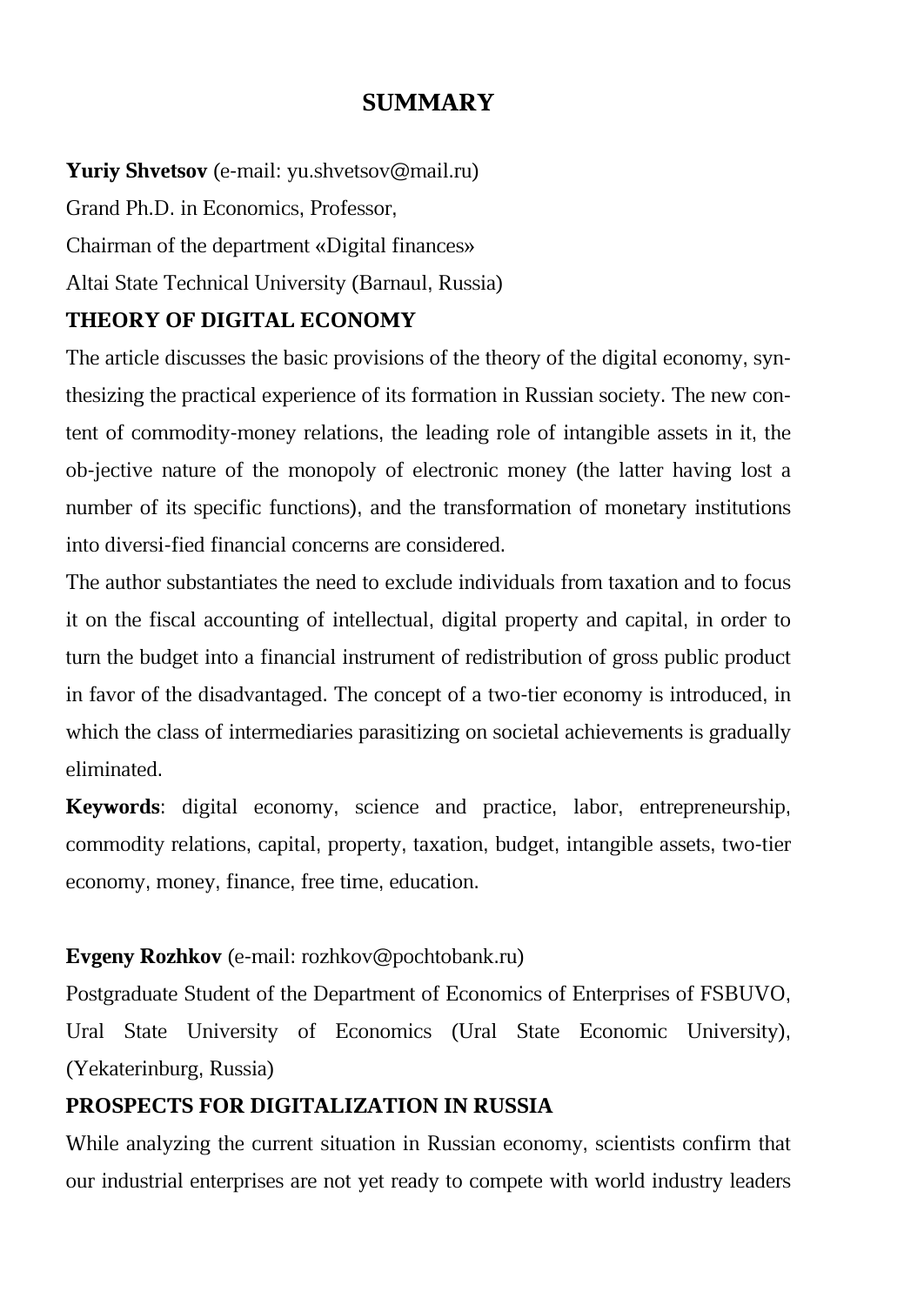in in-troducing digitalization into production. In the course of digitalization implementa-tion, the state prioritizes the development of «smart» cities, though in modern eco-nomy, the implementation of Smart City development programs is feasible only in large agglomerations.

In the context of digitalization, regional economies are unable to support the proper level of development of municipalities with less than two hundred inhabitants, to comply with new standards. Undoubtedly, this actualizes the need to study the digi-talization processes in our country. The analysis and synthesis of Russian scientists' works suggests that the main problem associated with digitalization is the lack of funding for the programs. At the level of enterprises, there is a lack of investment, and at the level of municipalities – a lack of financing from federal and regional budgets.

**Keywords:** economy of the country, region, «Smart city», digital economy, digitaliza-tion, budget, municipality.

#### **Lyudmila Ivanova** (e-mail: iva-lusa@yandex.ru)

Ph.D. in Economics, Leading Researcher,

Institute of Economics Russian Academy of Sciences (Moscow, Russia)

#### **SOCIAL ENVIRONMENT FOR ACTIVATING ECONOMIC GROWTH**

The article analyses the present state of Russian society in the context of overcoming economic stagnation and activating the mechanism of economic growth. The author examines the possibility of mobilizing human capital; social attitudes and their dy-namics; the institutional structure of Russian society, implicating the principles of solidarity and coordination of interests within the framework of various voluntary unions and associations.

The analysis allows the author to define the social conditions for the activation of economic growth as complex, ambiguous and requiring a significant adjustment of social policy. At the same time, there are certain manifestations of Russian society's interest in self-development, consolidation, and more active socio-economic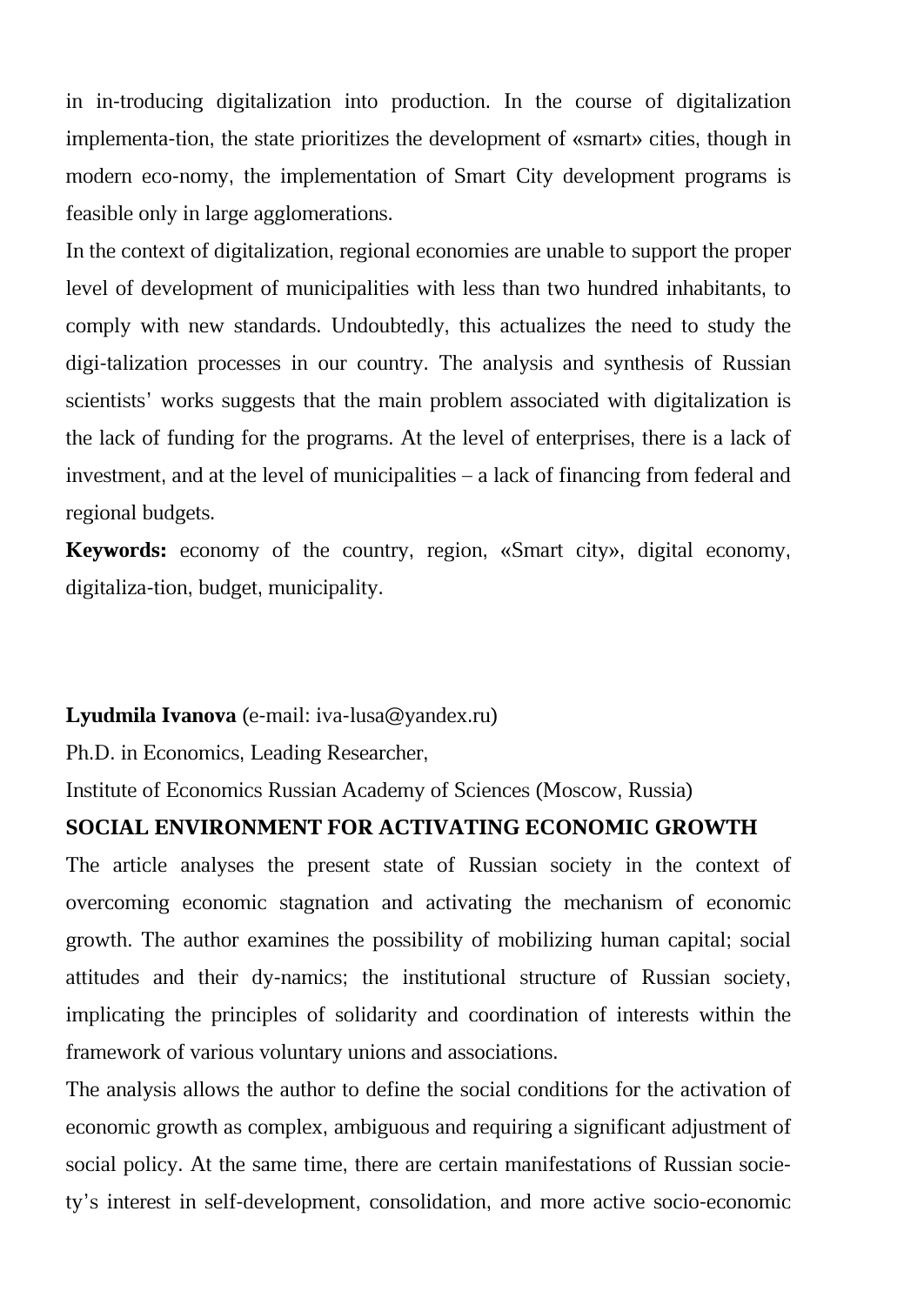transformations.

The social demand for progressive sustainable economic development being obvious, the government will be able to launch economic growth by shifting from a policy of social protection to a policy of social development, with adequate goodwill and flexibility.

**Keywords:** social environment, quantity and quality of labor resources, social attitudes, institutional structure of society.

#### **Oleg Sukharev** (e-mail: o\_sukharev@list.ru)

Grand Ph.D. in Economics, Full Professor,

Chief Researcher, Institute of Economics

Russian Academy of Sciences (Moscow, Russia)

## **INTELLIGENT FIRM AS A NEW KIND OF ECONOMIC ORGANIZATION**

The article spotlights the features of the intellectual firm, which determine both a change in theoretical concepts of the classical theory of the firm, and changes in management practices. Though the classical firm possesses intelligence, it may not be considered as an intellectual firm, the main attribute of which is the ability to ge-nerate intelligence, and not just use it. The author shows the contingency in the de-velopment of the theory of the intellectual firm and examines the intellectual firm itself as an institutional innovation. He also identifies various modes of change in in-telligence and knowledge that affect the possibility of describing a company from the standpoint of knowledge production and accumulation of intelligence.

The ideas about the intelligence of the firm and the prospects of the theory of the in-tellectual firm, arising from the theory of the knowledge-intensive firm, are clarified. The future of the development of the theory of the intellectual firm is seen in linking the work of intelligence with alternative options for choosing decisions, tactical and strategic in nature, made in the firm on a daily basis.

**Keywords:** intelligence, theory of the firm, intellectual firm, types of innovation,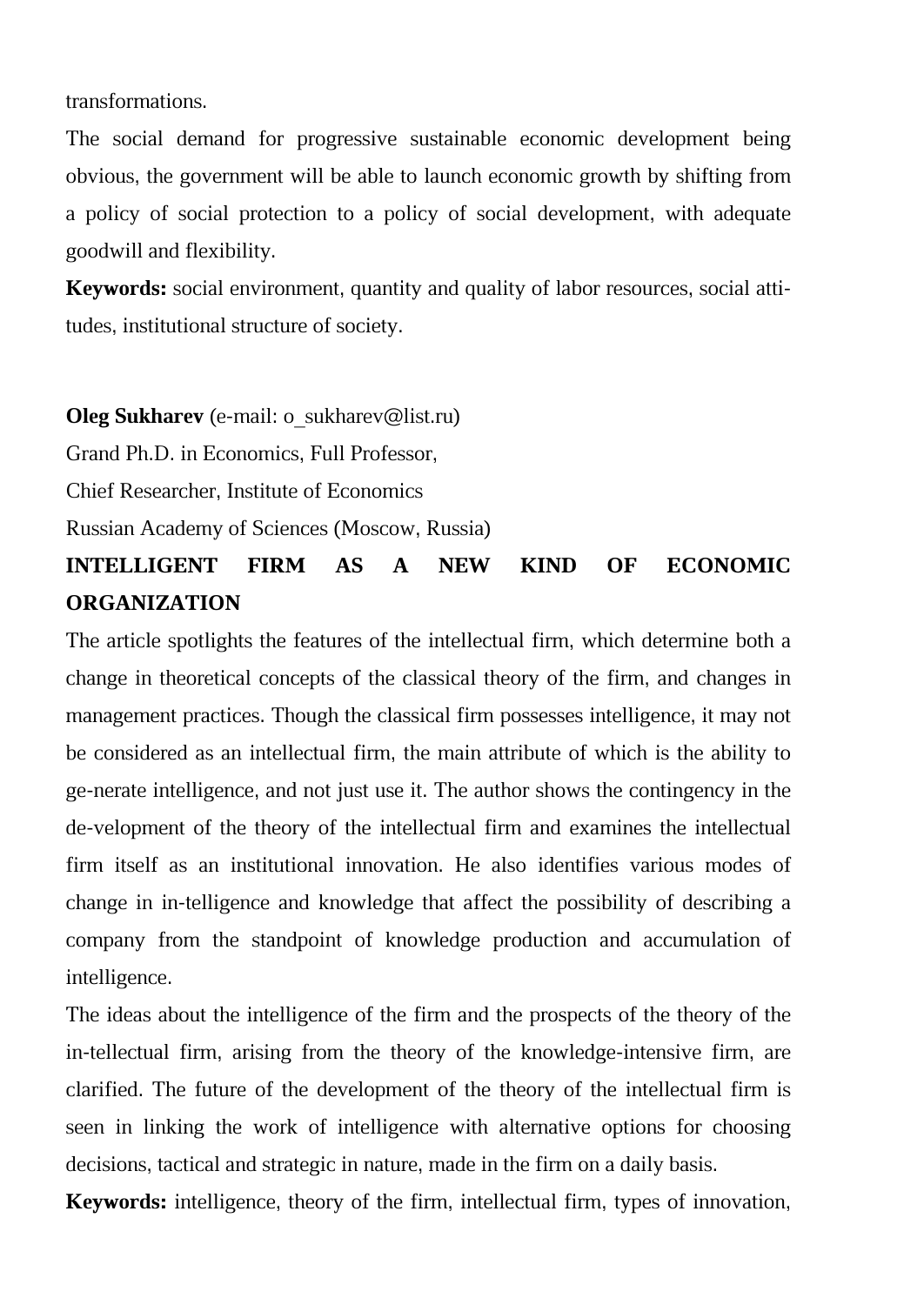in-stitutional competition, institutional innovation, novelty, diversification.

#### **Elmira Naberushkina** (e-mail: naberushkinaek@gmail.com)

Dr. Sci. (Sociol.), Prof., Department of Sociology of the Financial University under the Gov-ernment of the Russian Federation (Moscow, Russia)

## **EMPIRICAL ANALYSIS OF ATTITUDES TO NEW FORMS OF EMPLOYMENT IN THE PANDEMIC ERA**

The COVID-19 pandemic has led to major changes in the functioning of social systems, including employment. This raises the need for a comprehensive study of the ongoing processes and forecasting their consequences. The subject of this article is the analysis of the remote form of employment scaled due to the 2020–2021 pan-demic. The object of the study was the attitude of working Muscovites to the new form of employment. The use of qualitative and quantitative research methodology made it possible to clarify the ambiguity of remote work, to identify changes in the family and professional field that have occurred as a result of the transfer of labor functions to a remote format. The built-in indicators made it possible to clarify the attitude towards distance employment, to identify changes that have occurred be-tween relatives and colleagues, assess the prospects for the further use of distance technologies, and to give an opinion on the acceptability of remote work.

The results showed that, in general, remote work as a new form of employment is accepted, and is considered by many as very convenient for the metropolitan city in connection with significant savings in time and money spent on the road. Most of the respondents have no plans to move from the metropolis while maintaining distance employment, since Moscow is considered not only as a place of work and income, but also as a city of opportunities for leisure, development and life. The possibility of moving is considered only in connection with an increase in wages, career growth; in connection with personal and family reasons or with moving from Russia in general, as well as if the situation in small towns is favorable.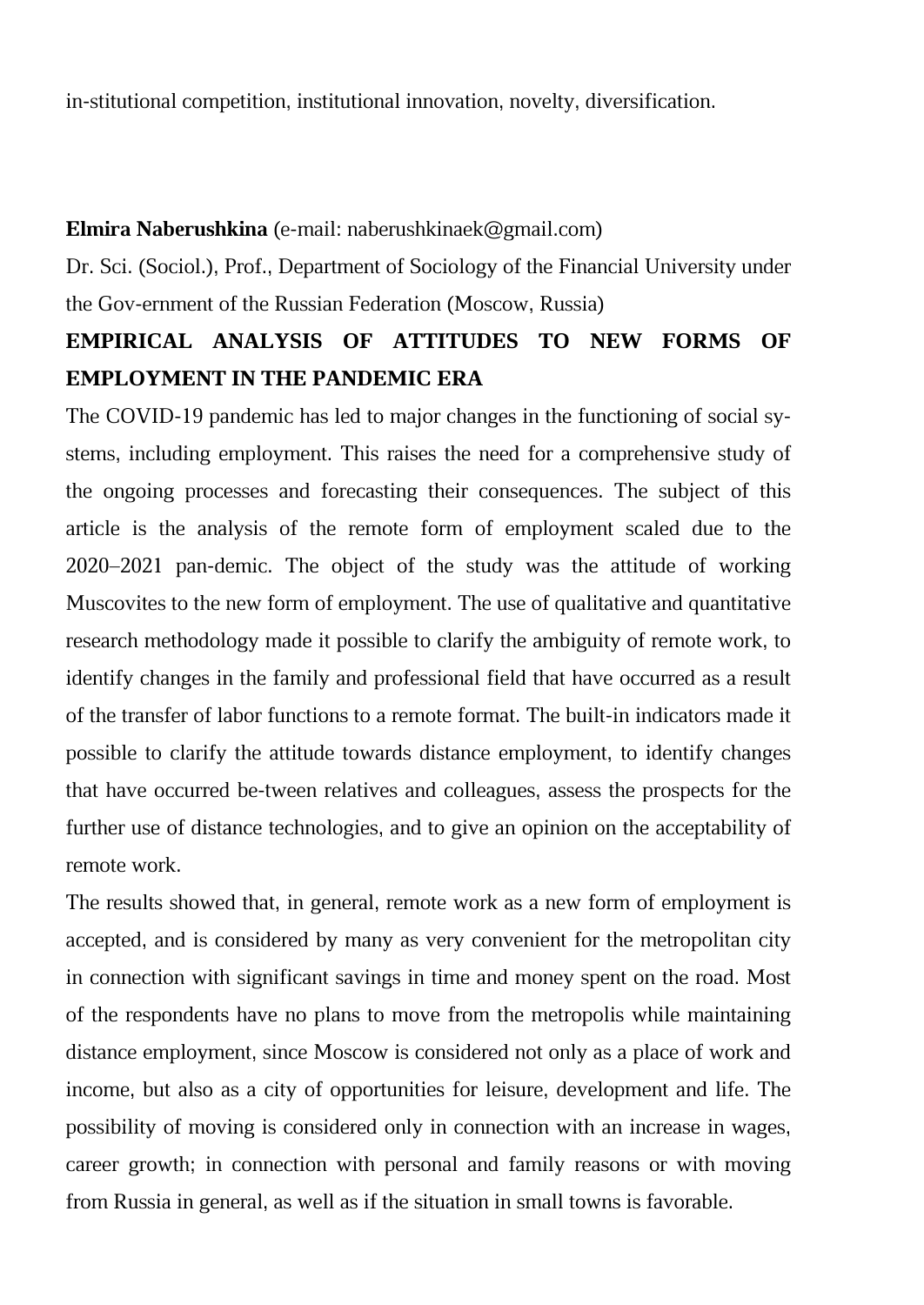**Keywords:** distance employment, metropolis, profession, digitalization, modern risks, pandemic, coronavirus infection.

## **Galina Gritcenko** (e-mail: gritcenko\_galina\_milenium@mail.ru)

Grand Ph.D. in Economics, Professor,

Head of the Altai laboratory of the Siberian Research Institute of Agricultural Economics, Federal Research Centre for Agrobiotechnology in Siberia (RAS),

(Barnaul, Russia)

## **RURAL INFRASTRUCTURE DEVELOPMENT,**

# **BASED ON PUBLIC-PRIVATE AND MUNICIPAL-PRIVATE PARTNERSHIP**

The article highlights the interaction of elements of the engineering infrastructure in rural areas; the priority importance of the engineering infrastructure is shown; the essence of public-private and municipal-private partnerships and the principles of interaction between participants in innovative projects are outlined; the advantages of using PPP mechanisms and the main problems of businesses participating in PPP projects are disclosed.

**Keywords:** rural areas, engineering infrastructure, public-private partnership, muni-cipal-private partnership, investment projects, contracts.

## **Konstantin Pavlov** (e-mail: kvp\_ruk@mail.ru)

Grand Ph.D. in Economics, Professor,

Department of Economics and Management, Izhevsk Branch of the Russian University of Cooperation (Izhevsk, Russia)

**Nailya Asadullina** (e-mail: rasadullina@mail.ru)

Ph.D. in Economics, Associate Professor,

Department of Economics, Tashkent Branch of the Plekhanov Russian University of Economics (Tashkent, Republic of Uzbekistan)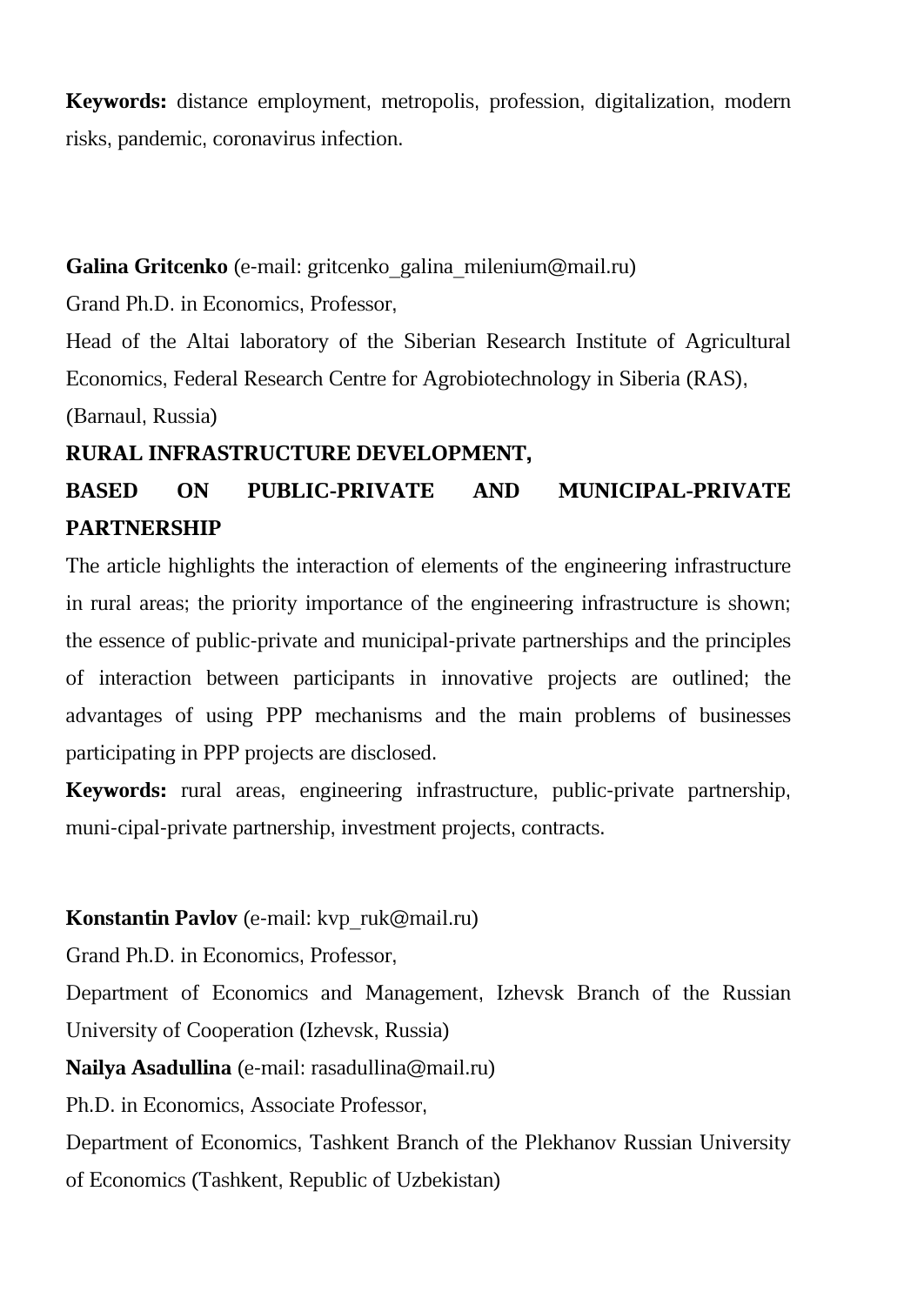## **ON MODELING ACTUAL SOCIO-ECONOMIC FACTORS AND DEVELOPMENT TRENDS IN THE REPUBLIC OF UZBEKISTAN**

As a result of the increased level of uncertainty and variability of the socioeconomic en-vironment, the influence of various social pathologies (for example, the COVID-19 pan-demic, etc.) has grown, that have significant negative consequences for the functioning of society. Modeling the most important factors and trends in social development will help to resist the impact of modern negative changes.

From the analysis of the socio-economic development of the Republic of Uzbekistan, it is obvious that there exists the effect of all those factors and trends in social develop-ment that are positive and are primarily associated with STP (including the digitalization of society), as well as the effect of negative factors associated with various social patholo-gies. The strategy of development of the Uzbek economy is aimed at strengthening the former and limiting the latter.

**Keywords:** factors, trends, social pathologies, digitalization of society, modeling of socio-economic processes.

#### **Alexey Shlikhter** (e-mail: shlihter.alexey@yandex.ru)

Ph.D. in History, Leading Researcher,

Institute of World Economy and International Relations (RAS),

(Moscow, Russia)

## **THE BASIC STRUCTURE, TYPOLOGY, FUNCTIONS, REVENUES AND EXPENDITURE OF THE TERTIARY SECTOR IN THE U.S.**

The article attempts to present the multifaceted world of the American "third" (nonprof-it, civic) sector; explains the need for using non-market instruments in order to provide public goods;clarifies relations and connections of the "third" sector organizations with the state and business. The author gives the definition of the "third" sector as forming a horizontal multidimensional, multi-vector, growing and self-organizing system of natu-rally developing relations between people. The system is seen as a collection of communi-ties emerging and functioning at the